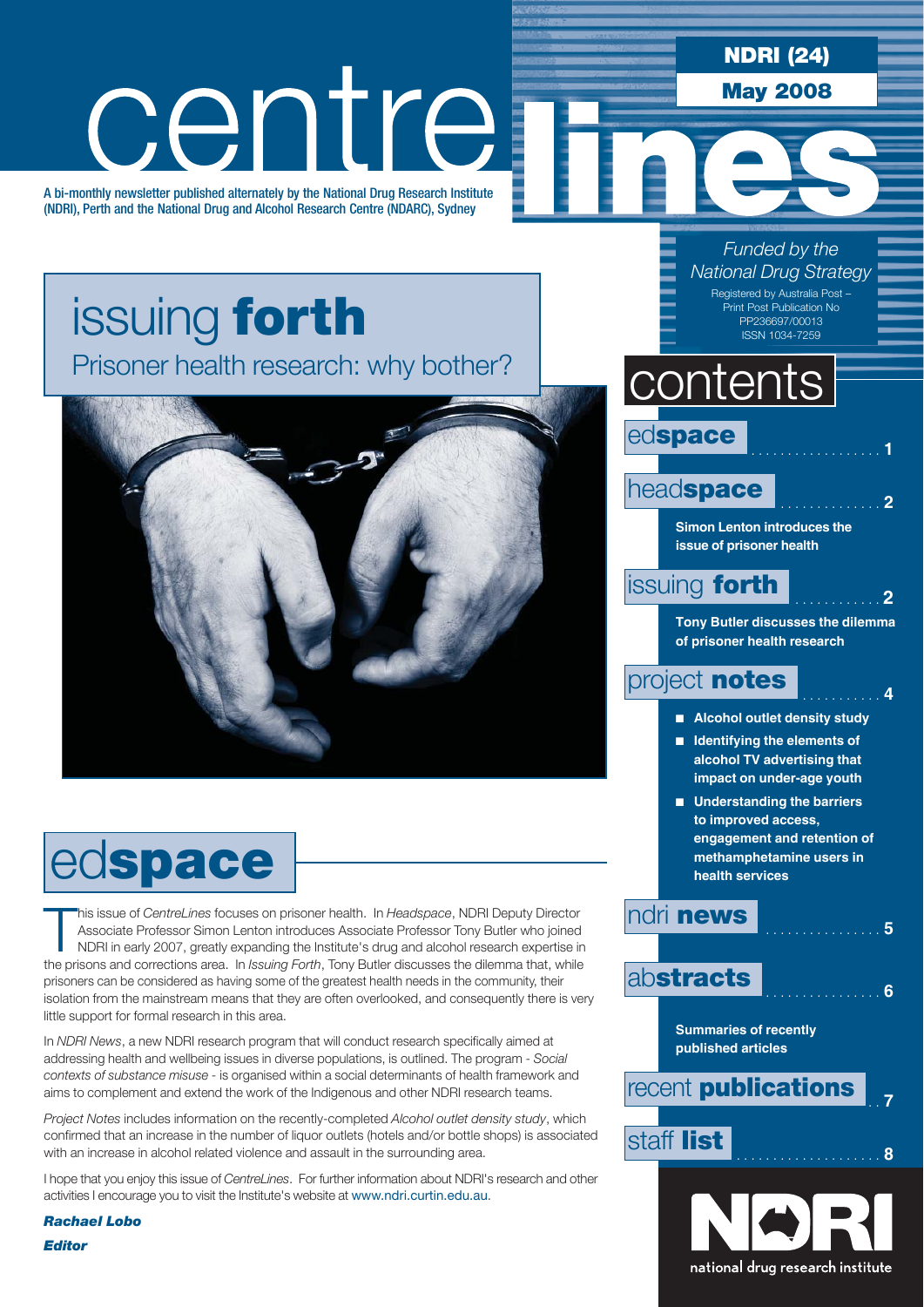# centre lines

# head**space**

### Prisoner health - who cares?

suspect that, for many, prisoners<br>epitomise the 'other' in the 'us versus<br>them' dichotomy. We see prisoners as suspect that, for many, prisoners epitomise the 'other' in the 'us versus being incarcerated for their punishment or our protection, and it is doubtful whether our sense of 'community' extends to, or permeates within, the prison walls. When the issue of prisoners is discussed in the context of drug related harm, historically the focus has often been on seeing prison as a 'breeding ground' for the transmission of blood-borne viruses, with the main focus of our concern being the implications for 'us', when prisoners get released back into 'the community'.

However, as pointed out by Associate Professor Tony Butler in the current *Issuing Forth*, members of this 'forgotten population' have some of the greatest health deficits in the community before, during and after their incarceration. Unfortunately, the health of prisoners does not have the same political traction as many other areas of health concern. This translates into less formal support for research in this area. Other areas of health can generate both government and philanthropic sources of funding, but it is hard to imagine a philanthropist wanting to be associated with this topic over less morally contentious areas of need.

While many of us at NDRI recognise the importance of prisons in the reduction of drugrelated harm, few have undertaken research in this area. My own reluctance to become involved in prisoner research has, in part, been driven by a sense that one needs to know the system before one can realistically conduct research with prisoners, and also, I have to admit, a real pessimism about the likelihood of change. A recent search of NDRI's publication database revealed seven publications having 'prisoners' as a keyword. Notable among these is the work of our recently retired colleague, Associate Professor Wendy Loxley, who recognised the importance of this issue and published studies including prisoner samples in the late 1990s and early 2000s.

Against this background it has been a privilege to have Tony Butler join us at NDRI in early 2007. Tony brings an extensive and ongoing research record in this area and a proven and, to some extent inspirational, commitment to the area of prisoner health. Importantly, Tony's prison research is backed up by a long history of working within the New South Wales correctional health system. This provides him with an intimate insider's knowledge of the prison system and the people working and incarcerated within it, an understanding



of what is achievable, and the know-how to make it happen.

I know that Tony believes that opportunities for developing responses to prisoner health issues are increased through being located in a national institute. While corrective services are the primary remit of State and Territory governments, some of the ways forward may best be addressed at the Federal level. A case in point is that currently people lose their access to Medicare when incarcerated, resulting in disadvantaged access to health care compared to other Australians.

With a new Australian government, which has a focus on 'cooperative federalism,' now might be the time to progress initiatives at a national level that can simultaneously benefit offender populations and the broader community. We would do well in the health arena to measure our achievements by how well we improve the position of the most marginalised in our community. Along with the plight of Indigenous Australians, improving the health of those Australians in custody is a worthy goal. **cl**

#### *Simon Lenton*

# issuing **forth**

### Prisoner health research: why bother?

Prison hygiene procedures were: *"Not for the benefit of the prisoners but rather to increase the 'salutary humiliation' of prison life and to prevent the spread of epidemic disease beyond the prison walls and to the general citizenry".* Sir George Onesiphorus, 1784

Prisoner populations are characterised<br>by extreme disadvantage, background<br>of abuse and neglect, stigmatisation by extreme disadvantage, backgrounds of abuse and neglect, stigmatisation and social exclusion. Studies of prison inmates consistently find high levels of engagement in risk behaviours such as drug and alcohol use, injecting drug use, tobacco smoking, and unsafe sexual practices. These factors result in a heightened vulnerability to blood borne pathogens such as viral hepatitis and HIV, sexually transmissible infections, drug dependence, mental illness, and a range of other chronic health problems. Without any doubt, prisoners can be considered as having some of the greatest health needs in the community.

Several recent Australian studies have highlighted the excess mortality endured by this group and an increased risk of death from overdose and suicide in the immediate post-release period.1,2 This highlights the vulnerability of this group in the transition from prison to community life and the need for effective interventions and programmes aimed at re-integrating this group back into society.

The current full-time prisoner population in Australia is around 26,000 with up to 40 percent more flowing through the prison system each year. The median age of prisoners is 33 years and the vast majority



(93 percent) are men. Over the last decade, the number of female prisoners has increased by 90 percent compared with 39 percent for male prisoners. The offender population is even greater if we consider the wider criminal justice system including juvenile offenders, those appearing before the courts and given non-custodial sentences, periodic detainees, parolees, and those held in police cells.

The Indigenous community is particularly impacted by incarceration. Aboriginal people are 13 times more likely to be imprisoned than their non-Indigenous counterparts (18 times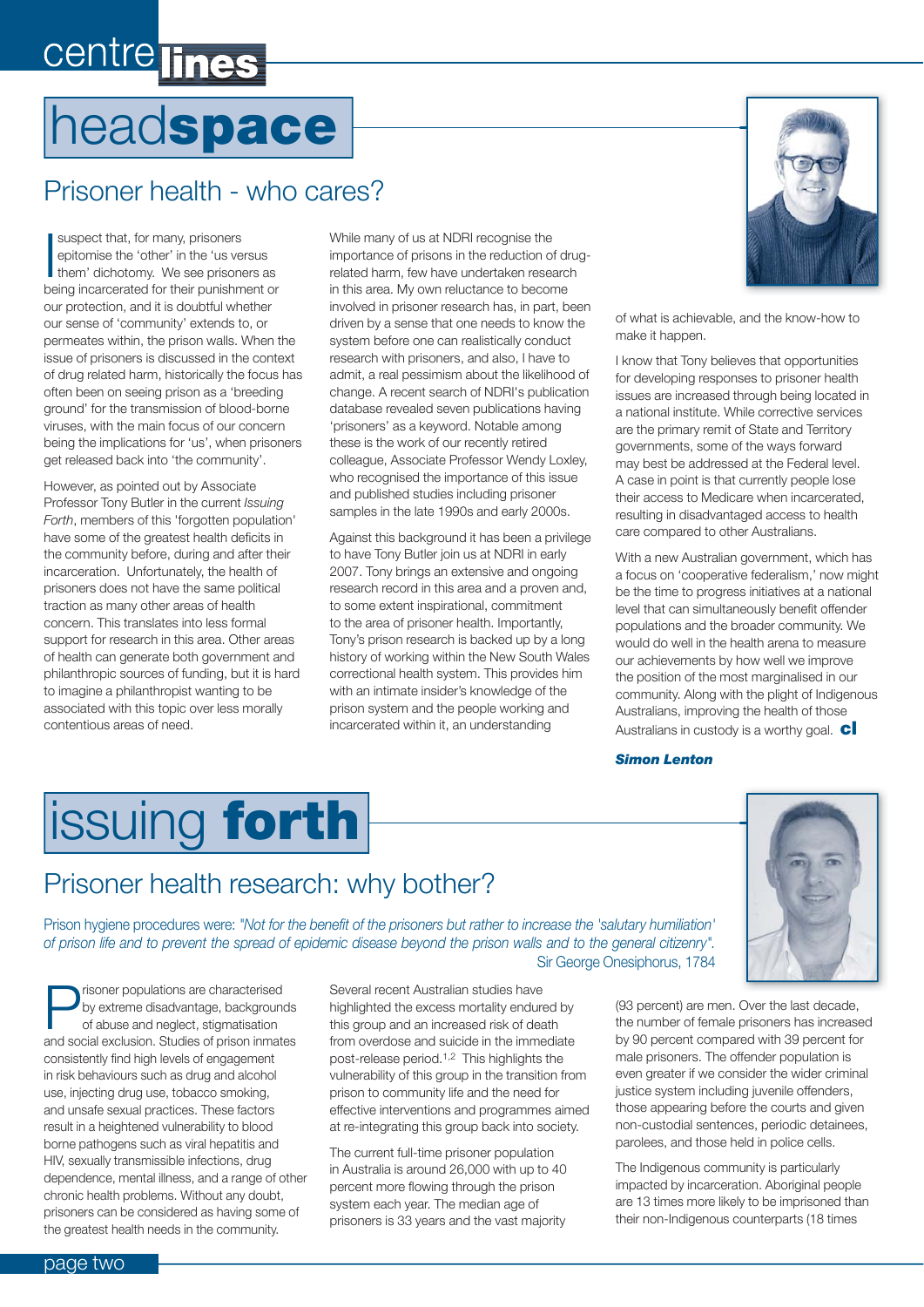in Western Australia). While the overall rate of incarceration in Australia is 165 per 100,000, the Indigenous rate is 2,182 per 100,000. Western Australia has the highest incarceration rate in Australia at 3,628 per 100,000; the highest of any Indigenous group in the OECD. It is estimated that if the Aboriginal incarceration rate was applied to the general population in Australia, we would have a prisoner population in the order of 300,000. The over-incarceration of Aboriginal people is perhaps one of greatest social policy failings in Australia. It was no surprise to see that this issue failed to rate a mention in the 2020 Summit proceedings and highlights the antipathy felt by society towards those held in prison!

It has been commented that the discipline of prisoner health research is *"where diabetes research was in the 1950s"* (Wodak 2005 NSW Justice Health Research Symposium). While this might sound harsh (particularly to someone who has spent over 10 years undertaking research into prisoner health) there is some truth in the observation. Few randomised controlled trials have been conducted in this setting leading to a paucity of reliable evidence across a range of health areas. Interventions are often implemented by well-meaning individuals in isolated settings and have little value in terms of transferability across jurisdictions or impacting on broader policy in this area. Overwhelmingly, programmes in prison lack an effective evaluation component that would pass the litmus test demanded by the Cochrane or Campbell collaborations.

Three recent initiatives aimed at developing national capacity in the area of prisoner health are noteworthy: the National Prison Entrants' Bloodborne Virus & Risk Behaviour Survey (NPEBBV&RBS), the development of a National Minimum Dataset for prisoners' health, and the Aboriginal Prisoner Health Roundtable. The NPEBBV&RBS is the only nationally collaborated prisoner health research project in Australia. It was first conducted in 2004 by NSW Justice Health and the National Centre in HIV Epidemiology & Clinical Research (NCHECR) and is modelled on the national centre's Needle & Syringe Program Survey (NSPS). It had been commented that the NSPS survey, the mainstay of blood borne virus monitoring among injecting drug users (IDU) in Australia, overlooked key groups such as prisoners. The NPEBBV&RBS screens all new prison receptions over a two week period. The 2004 survey involved four states (New South Wales, Western Australia, Queensland and Tasmania), and the 2007 undertaking involved all jurisdictions bar the Northern Territory.3

With prison health services delivered by the states and territories, no national health standards exist, and there is little coordination across jurisdictions in terms of quality and

scope of services provided to prison inmates. Prisoner populations are also excluded from all national health surveys such as the ABS National Health Survey, the National Mental Health survey and national drugs surveys. With the absence of national data on the health of this population the need for some form of national monitoring is important. To address this, the Australian Institute of Health and Welfare is currently field-testing a process whereby all jurisdictions would be asked to provide data on a range of health indicators for prisoners' health. These indicators range from system level factors such as the number of health staff at each facility and whether Aboriginal Community Controlled Health Organisations operate at the facility, to individual indicators such as the proportion of prisoners with drug and alcohol problems and the proportion of prisoners with chronic health complaints (eg asthma, cardiovascular disease, diabetes).

In November 2007, an Aboriginal Prisoner Health roundtable was convened by the Cooperative Research Centre for Aboriginal Health, the Australian Institute of Aboriginal and Torres Strait Islander Health, and the Public Health Association of Australia. The aim of the roundtable was to explore ways in which prison health researchers, particularly those in the Indigenous health field, could collaborate more effectively. A discussion paper arising from the roundtable is currently being prepared and will hopefully lead to increased capacity and collaboration.

The national initiatives outlined above are important moves that may help to focus national attention on the prisoner population and ensure it is not a 'forgotten population'.

With around two-thirds of prisoners reporting drug or alcohol problems and 55 percent reporting a history of injecting drug use, it is surprising how little research has been undertaken in this area by drug and alcohol researchers in Australia.3,4 The absence of quality research on what works best for this population undoubtedly contributes to an overall lack of progress in reducing recidivism and improving health outcomes for prisoners. However, undertaking research in this area is fraught with difficulties. Not only are prisons difficult environments in which to work from an access perspective, prisoners are certainly not a 'feel good' population and do not warrant the same level of research funding seen with other groups. Researchers often have to undertake a tortuous ethical pathway before being allowed to conduct research in the prison setting. In addition to health-based human research and ethics committees, institutional committees also need to be fronted. These have been established to ensure that past excesses and human experimentation do not occur, but they can often be over-protective and suspicious of 'outsiders'. These factors serve to deter

researchers and lead to a situation whereby offender populations are viewed in isolation from the mainstream and are overlooked. This isolation from the mainstream is epitomised by prisoners losing their Medicare rights on entry to prison, leaving their health care needs to the largesse of the states and territories. Given the unpopularity of this group and their poor health, this can lead to a situation whereby the health needs of prisoners are not fully addressed. The Australian Medical Association recently called for the Medicare exclusion to be removed as one of the necessary steps towards addressing the health problems of prisoners.5

One irony of offender health is that while the community clings to the retribution model of incarceration, it is the community which ultimately bears the cost of this group's illhealth. The cost of crime is estimated to be in the order of \$19 billion per year and it costs around \$160 per day to keep somebody in prison. Nowhere near these amounts are invested in effective diversion programmes, rehabilitation, retraining, re-integration, improving health, and research.

The quote at the beginning of this article was clearly intended for another era and refers to diseases spreading from prison to the wider community, but it can easily be applied to the modern day in areas such as mental health, substance misuse, tobacco smoking and other health problems. Sadly we still struggle with this concept when considering prisoner populations, as the cycle of offending and incarceration continues unabated. **cl**

#### *Tony Butler*

#### **References**

- **1. Kariminia, A., Butler, T., Corben, S., Levy, M., Grant, L., Kaldor, J. et al.** (2007) Extreme causespecific mortality in a cohort of adult prisoners 1988 to 2002: a data-linkage study. International Journal of Epidemiology, 36, pp 310-316.
- **2. Kariminia, A., Law, M., Butler, T., Levy, M., Corben, S., Kaldor, J. et al.** (2007) Suicide risk among recently released prisoners in New South Wales, Australia. Medical Journal of Australia, 187, pp 387-390.
- **3. Butler, T., Hailstone, S. and Boonwaat, L.** (2005) National Prison Entrants' Bloodborne Virus Survey 2005. Centre for Health Research in Criminal Justice & National Centre in HIV Epidemiology and Clinical Research, University of New South Wales. ISBN 0 7347 37440.
- **4. Butler, T., Andrews, G., Allnutt, S., Smith, N., Sakashita, C. and Basson, J.** (2006) Mental Disorders in Australian Prisoners: a comparison with a community sample. Australian & New Zealand Journal of Psychiatry, 40, pp 272-276.
- **5. Australian Medical Association Report Card Series 2006** (2006) Undue punishment. Aboriginal people and Torres Strait Islanders in prison: an unacceptable reality. Australian Medical Association.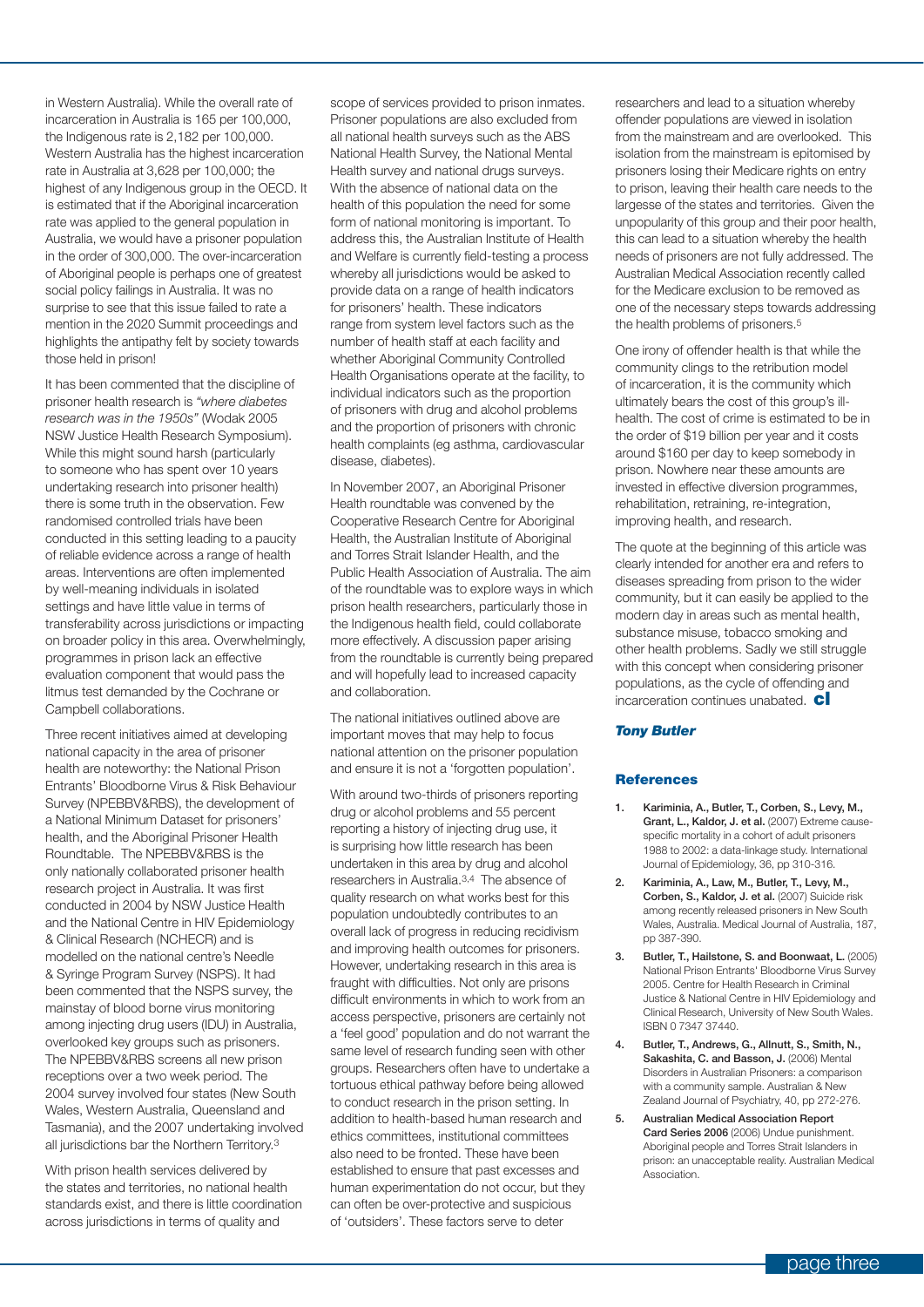# centre lines

# project **notes**

#### Alcohol outlet density study

#### *Tanya Chikritzhs, Dennis Gray, Zaza Lyons and Sherry Saggers*

The overall aim of this feasibility study was to progress the development of an Australian model sensitive to local risk factors to help authorities determine appropriate liquor outlet densities for minimising alcohol-related harms within communities. The objectives pursued by the research team were a pointed response to the current information gap in relation to the regulatory practice of controlling outlet density for licensed premises. The project explored how best to apply the wealth of international and Australian research evidence, and systematically collected information on alcohol consumption and related harms to objectively evaluate (and ultimately predict) the impact of outlet density changes to the public health, safety and amenity of communities. There were five specific project objectives:

- 1. undertake a literature review of the national and international evidence in relation to the effect of outlet density for licensed premises on alcohol consumption and related harms and identify existing data sets (ie secondary data) on liquor outlet density and indicators of alcohol-related harms;
- 2. examine routinely collected secondary data on indicators of alcohol consumption and related harms for relationships with type and density of licensed premises;
- 3. determine the most appropriate means of identifying 'high' and 'low' risk regions in relation to outlet density, alcohol consumption and harms;
- 4. identify the most effective means of using this information to identify future high and low risk regions for alcohol consumption and related harms and to predict the likely impact of changes to outlet density; and
- 5. create a framework to map the requirements for developing an outlet density model for minimising alcoholrelated problems.

This study demonstrated the utility of using systematically recorded data to model relationships between licensed outlet density and alcohol-related harm in Western Australia. The report describes in detail how volume of wholesale alcohol purchase data can be used effectively to: identify existing associations; identify the size and direction of associations; estimate the likely impact that changes to licensed outlet density will have on levels of alcohol-related harms; and demonstrate the variability of relationships among regions. The results also concur with the overall findings

from the research literature; that is, greater physical availability of alcohol is associated with higher levels of alcohol-related harms.

Tangible progress toward the range of recommendations listed above will potentially benefit a wide range of key stakeholders: state and territory liquor licensing authorities to whom falls the responsibility of administering liquor legislation in a complex and changing environment; police and health services upon whom falls the responsibility to care for and protect those who are affected by their own or another's alcohol consumption; and the communities at large upon which the financial and social burden ultimately falls.

#### Identifying the elements of alcohol TV advertising that impact on under-age youth

#### *Lynda Fielder, Robert Donovan and Robyn Ouscham*

Health and social problems resulting from alcohol consumption are well documented and widely accepted. There is growing acceptance by health authorities that the volume of alcohol consumed can impact on health. The current review of the NHMRC Australian Guidelines for low-risk drinking recommends a limit of two standard drinks per day for both men and women. Alcohol advertising impacts on consumption and attitudes toward alcohol, particularly among young people. Many studies have focused on exposure to alcohol advertising which has been found to promote positive attitudes toward alcohol and the experience of alcohol consumption among young people. Theme elements contained in alcohol advertisements (ie cartoon characters, celebrities, music and humour) are appealing to youth and have been shown to predict overall ad liking and effectiveness in terms of purchase intentions.

This one year Heathway funded study aims to identify the specific elements of television alcohol advertising that predict positive attitudes to the advertised brand and purchase/consumption intentions of underage viewers. It will also examine the relationship between advertising likeability and its influence on advertising effectiveness, and model the relationship between specific elements of alcohol advertising and advertising likeability using structural equation modelling.

High school students (N=500) in grades 8-10 at ten Government secondary schools in Western Australian will be invited to participate. Data will be collected using self-administered questionnaires which will measure Affective Responses to Advertising (ie liking of elements

where present), and Advertising Effectiveness (ie attitude to [wanting] the product and likelihood of trying the product). Participants will be exposed to a total of 25 television alcohol advertisements drawn from the top 50 alcohol ads most exposed to 13-17 year olds in the period November 2005 to October 2006.

This study replicates and expands on a US study conducted by Chen *et al* (2005). They found that liking of alcohol television advertisements predicted advertising effectiveness. This study will be innovative in extending Chen's study in two ways: first, it will further analyse the specific aspects of the elements (ie which were liked and which were not liked) (Chen explored which were liked only). Second, it will expand the list of constructs by incorporating coding elements of the advertisements on settings, actions (ie working, relaxing, flirting, romancing or sex, celebrating), and themes (ie relaxation, humour, masculinity, friendship, sex, quality, health or therapeutic benefits).

In Australia, all alcohol advertising is required to comply with the Australian Association of National Advertisers (AANA) Advertiser Code of Ethics and the Alcohol Beverages Advertising Code (ABAC) which is self regulated by the Australian alcohol beverages industry. Currently, no code articles regulate theme elements such as animation; cartoon characters, etc that children find appealing. This study will provide evidence of such appeals to youth and the impact of these appeals upon intentions and consumption. Hence, the findings of this study will inform policy and regulation in Australia.

#### Understanding the barriers to improved access, engagement and retention of methamphetamine users in health services

#### *David Moore, Paul Dietze1, Gabriele Bammer2 and Pascal Perez<sup>3</sup>*

This research, commencing 2008, aims to map the social contexts and epidemiology of methamphetamine use, related harms and health service utilisation/provision amongst street-based injecting drug users; to integrate these diverse data in order to better understand the barriers to improved access, engagement and retention of methamphetamine injectors in specialist drug treatment and other health services; to make recommendations for appropriate interventions; and to further develop and apply an enhanced ethno-epidemiology framework to the Australian context.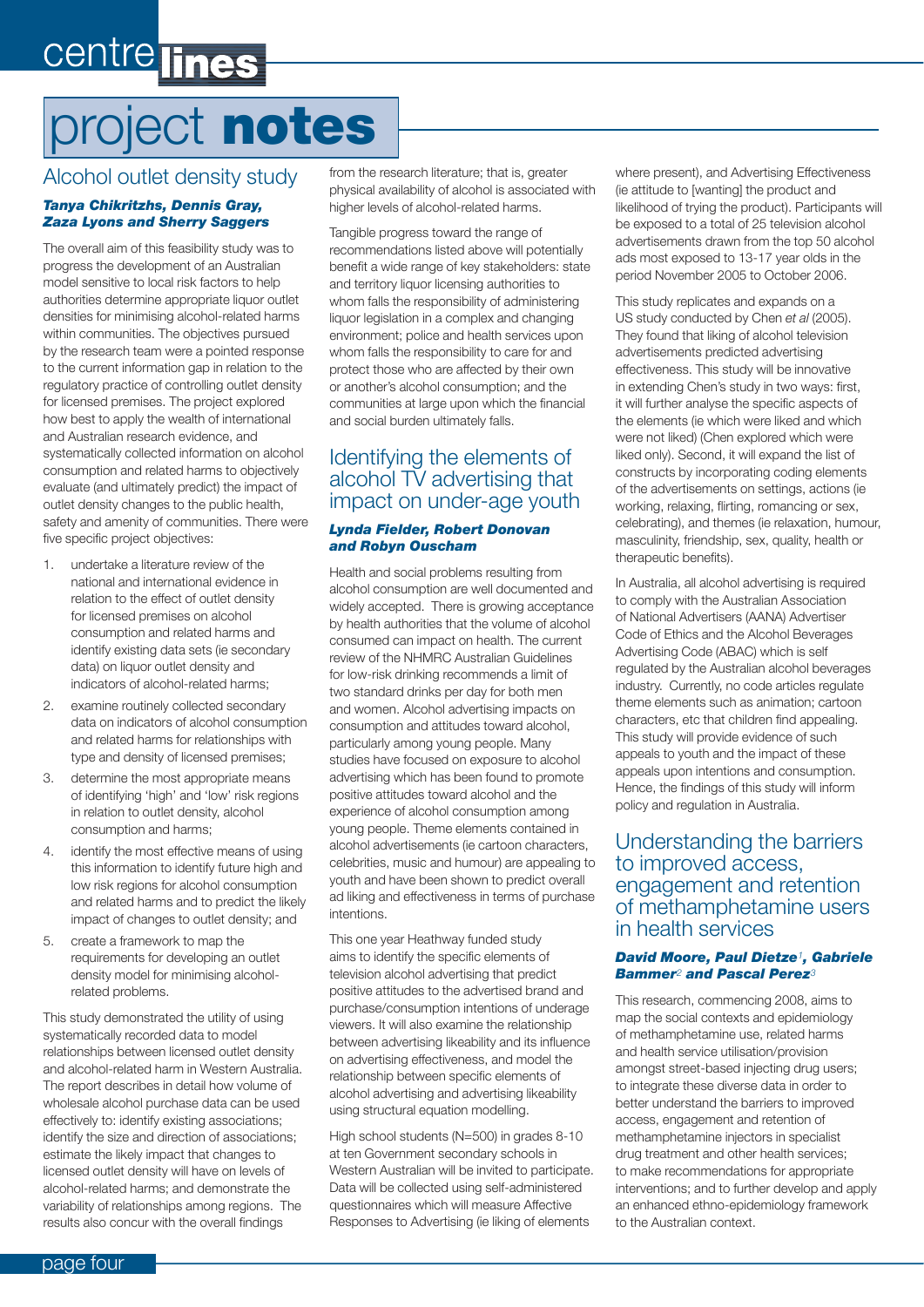National surveillance systems have noted widespread use of methamphetamine, an addictive synthetic psychostimulant. Its regular use is associated with a range of physical and psychological harms. However, methamphetamine users have low rates of contact with health services. In order to develop health services that will improve access, engagement and retention, further research is needed to better understand the healthcare needs of methamphetamine injectors, their experiences, perceptions of and pathways to health services, and the barriers to health service utilisation.

The proposed research design employs ethnography, epidemiology, integrative modelling and policy analysis. The research will focus on street-based injecting drug users and health service providers in two Melbourne locations in order to research service utilisation and provision. Street-based injecting drug users have been chosen for study because they experience high rates of methamphetamine-related harms. The two locations have well-developed street drug markets as well as the services of research interest. Four types of service have been chosen to cover the main types of health service provision for injecting drug users. The two sites will allow comparison

### ndri **news**

#### New research program on the social contexts of substance misuse

A new NDRI research program will conduct research specifically aimed at addressing health and wellbeing issues in diverse populations. The program - *Social contexts of substance misuse -* is organised within a social determinants of health framework and aims to complement and extend the work of the Indigenous and other NDRI research teams.

The program is headed by Professor Sherry Saggers, who recently joined NDRI full-time from the Centre for Social Research at Edith Cowan University, where she has been a long-term collaborator. Professor Saggers said that in Australia today we are regularly reminded that we are primarily responsible for our own good or ill health – that eating wisely, drinking moderately or not at all, and exercising regularly are the keys to better health and longer lives. Smoking is now beyond the pale, and using any illicit drugs deemed an irresponsible act. This emphasis on the individual's responsibility for health from the media, politicians, and others makes it hard to argue that the social contexts in which we live profoundly influences – and sometimes

of different geographical, demographic and service contexts and their relationship to methamphetamine-related harms.

Ethnographers will conduct targeted direct observation of, and in-depth interviews with, methamphetamine injectors and health service providers in the two sites in order to collect qualitative data on methamphetamine-related harms and the barriers to health service utilisation/provision. The epidemiological component will consist of a baseline and follow-up survey conducted concurrently with the ethnographic fieldwork in the two sites. This allows for iterative feedback between the two forms of data collection, minimises their limitations and maximises their interactive potential.

Qualitative analysis will focus on the social contexts of drug-related harms and health service utilisation/provision. Quantitative analysis will focus on patterns of health service utilisation, experience of harm and the identification of risk and protective factors. Agent-based modelling will be used to integrate diverse types of data. Analysis of policy and practice will explore the role of research and other factors in stimulating change, and the facilitators, inhibitors and time-lags in responding to new drug-related problems.

The use of multiple techniques will address some of the problems of bias and sampling inherent in researching illicit drug use. Triangulation will be used to develop the most systematic and comprehensive picture possible. Qualitative and quantitative data collection will be closely integrated with, and responsive to, preliminary findings emerging throughout the research.

There is a lack of in-depth data on methamphetamine use, related harms and health service utilisation/provision. Further research is needed to better understand the healthcare needs of methamphetamine injectors, their pathways to health services and the barriers to health service utilisation. The proposed project will establish a framework for collaborations amongst disciplines involved in drug research that will emphasise the synthesis of diverse data types in order to generate new knowledge. It will also develop a research partnership that enhances the capacity of Australian drug research to conduct cuttingedge, international-standard, multidisciplinary research. **cl**

- 1 Centre for Epidemiology and Public Health Research, Burnet Institute
- 2 National Centre in Epidemiology and Population Health, ANU
- 3 Research School of Pacific and Asian Studies, ANU
- determines our health profile, including the likelihood of misusing alcohol and other drugs. While it is true that our lifestyles influence diseases such as cardiovascular diseases and diabetes, and individual choices to drink and smoke contribute to these, factors which no individual can control continue to have a powerful impact on our health. This new program aims to conduct research and evaluation of positive approaches to better health and wellbeing, which acknowledge the broader contexts of people's lives.

Much of the research will be conducted in collaboration with other universities and organisations. Research areas include:

- the impact of early intervention among disadvantaged populations; particularly the way in which attention to maternal health and wellbeing, child health, and early learning and care ameliorates socioeconomic disadvantage and leads to more positive futures;
- child-centred, family and community interventions and their role in improving health and social outcomes, such as school retention and employability;
- social inequalities and their impact on health outcomes; and

• models of leadership and community development in Indigenous and non-Indigenous communities which draw upon diverse theoretical and methodological approaches and incorporate understandings from many disciplines – anthropology, sociology, psychology, and the creative arts – to explore successful models of leadership and development.

The research builds upon international work exploring the social and economic benefits of prevention and early intervention, particularly among marginalised populations – in terms of more equal health outcomes, reduced substance misuse, safer children, and more cohesive communities.

Research funding will be sought from diverse sources – including national competitive grants such as the NH&MRC and the ARC, commissioned and competitive government tenders, the non-government sector, business and industry, and private philanthropy. The only qualifications to funding sources will be the absence of any real or perceived conflict of interest between funding sources and this program, and an 'arms length' approach by funders at all stages of the research process, including the right to publish research findings.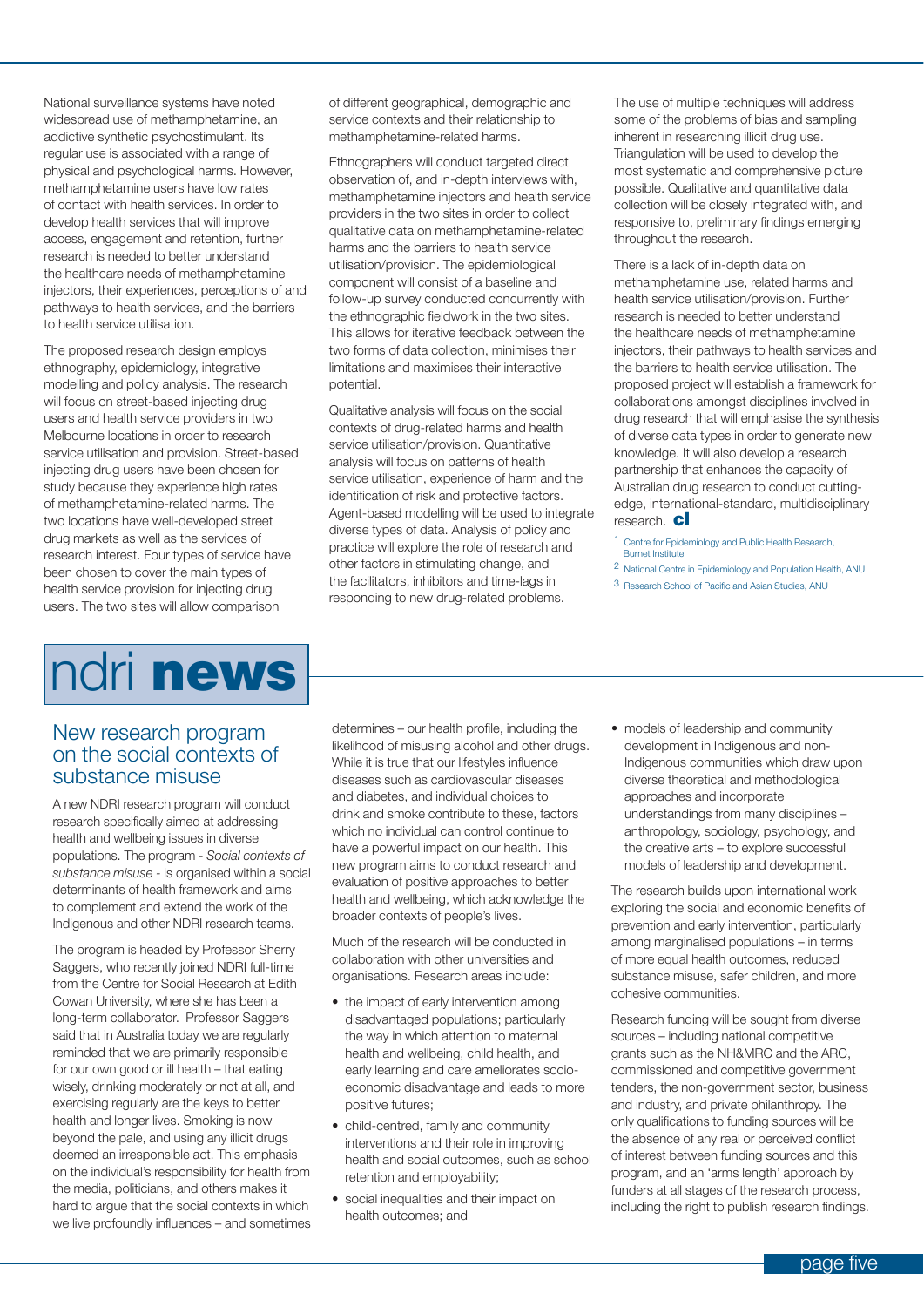# centre lines ab**stracts**

Involving stakeholders in the evaluation of community alcohol projects: finding a balance between subjective insight and objective facts

#### *Kevin Boots and Richard Midford*

#### Substance Use and Misuse, 2007, 42, (12), pp 1955-1969

The role played by key community representatives in the evaluation of community alcohol projects differs according to the evaluation paradigm adopted. In evaluations that adopt a positivist, experimental design they are cast in the role of independent informants. In post positivist evaluations they are seen as having an interest in the evaluation and accordingly are considered active stakeholders. However, the degree to which stakeholders can be actively engaged in an evaluation varies considerably along a number of dimensions. Four dimensions of the stakeholder role: stakeholder inclusiveness, participation mode, participation frequency, and evaluation role, are examined in the context of eight evaluation theories. This is integrated into a model that links these dimensions to an object-subject continuum of stakeholder involvement. The model facilitates systematic consideration of these dimensions and will assist evaluators achieve their desired balance of subjective insight and object fact.

#### Dazzled by unity? Order and chaos in public discourse on illicit drug use

#### *Suzanne Fraser and David Moore*

Social Science and Medicine, 2008, 66, pp 740-752

One of the main ways in which researchers, policy makers and practitioners routinely characterise injecting drug users, their practices and, more generally, their lives is through a taxonomy of two paired conditions, the negative state of 'chaos' and the positive state of 'order' in the form of 'stability'. In this article, we explore some of the ways in which this taxonomy operates in public discourse on illicit drug use. Comprehensive Google searches were conducted in order to gather a corpus of Australian, United Kingdom and United States materials making use of notions of chaos and stability in discussing illicit drug use. The chaos/stability pairing was identified in a large number of materials, including government policy documents, web sites for treatment agencies and other drug related

services, newspaper articles and research papers in epidemiology, HIV/AIDS treatment and qualitative studies. Drawing on the work of Michel Foucault and Michel Serres, we analyse these materials, arguing that the chaos/ stability pair found in them operates largely through poorly defined, poorly elaborated notions of order, which are, in their opacity and elusiveness, both easily applied and extremely powerful. Further, we argue that the taxonomy imports into research and policy debates around drug use largely unexamined normative assumptions about appropriate ways of living. These serve mainly to affirm the illegitimacy of injecting drug use by establishing and policing boundaries between the ostensibly unproductive, disorderly lives of injecting drug users and the 'normal', orderly and productive lives of non-injecting drug users. In concluding, we question the adequacy of chaos, as conventionally defined, in accounting for the circumstances and actions of drug users, and canvass alternative ways of viewing chaos that might offer useful critical tools for drugs research, policy and practice.

#### School leaver celebrations in Margaret River, WA: a community approach to management

#### *Richard Midford, Sarah Midford and Fiona Farringdon*

#### Substance Use and Misuse, 42, (12), pp 1915-1932

In recent years an increasing number of young Western Australians have chosen the tourist town of Margaret River, about 300 kilometres south of Perth, as the place to celebrate completing school. Typically the celebrations involve intense socialising and considerable binge drinking. In 2001 the community developed a comprehensive management strategy to minimise the impact of the celebrations, while still facilitating an enjoyable experience for the leavers (recent graduates). This incorporated community members providing supervised activities for the leavers. Evaluation of the intervention employed a mixed methodology, comprising surveys of school leavers, interviews with community stakeholders and participant observation. The findings indicated that the leavers generally got what they wanted from the experience and the community felt it had maintained control. Providing activities built a relationship between the leavers and the community and seemed important in minimising problems for both groups. An added bonus was the community developed greater confidence and capacity.

#### The organisation of a community: community action to prevent injecting drug userelated health problems

#### *Susan Carruthers*

#### Substance Use and Misuse, 2008, 42, (12), pp 171-179

In the 1980s, injection drug users in Australia mobilised and organised as communities to prevent the transmission of HIV/AIDS, hepatitis C and other injecting related harms. This paper provides a brief history of the development and role of IDU communities in the prevention of drug related harms over the past 20 years and introduces the genesis of a new program which aims to improve peer based community organised prevention and harm reduction initiatives.

#### Broadening discussions of 'safe' in hepatitis C prevention: analysis of video recordings of injecting practices.

#### *Carla Treloar, Becky Laybutt, Ingrid van Beek and Susan Carruthers*

#### International Journal of Drug Policy, 2007, 19, (1), pp 59-65

Blood awareness messages have been used for some years in hepatitis C prevention efforts. However, hepatitis C prevention education has achieved only limited success. Innovative means of reaching people who inject drugs (PWIDs) are required.

This study involved video recording injecting episodes of 13 clients of the Sydney Medically Supervised Injecting Centre in Kings Cross. Participants were interviewed the following day and asked to review their video and comment on their injecting practice. Also, feedback was provided to the participants on injecting technique and hepatitis C prevention. A peer researcher was present and engaged the participant in discussion around safer practice and explored the participants' explanations of their practice. This analysis provides information about the common aspects of "safer" and "unsafer" injecting technique observed in the video recordings. Unsafer in this context was defined as any practice which could cause harm including blood borne virus transmission risks, vein damage and introduction of other pathogens to the blood stream.

Analysis of the video data show that common "unsafer" practices which have implications for blood borne virus transmission include: not washing hands before injecting; using fingers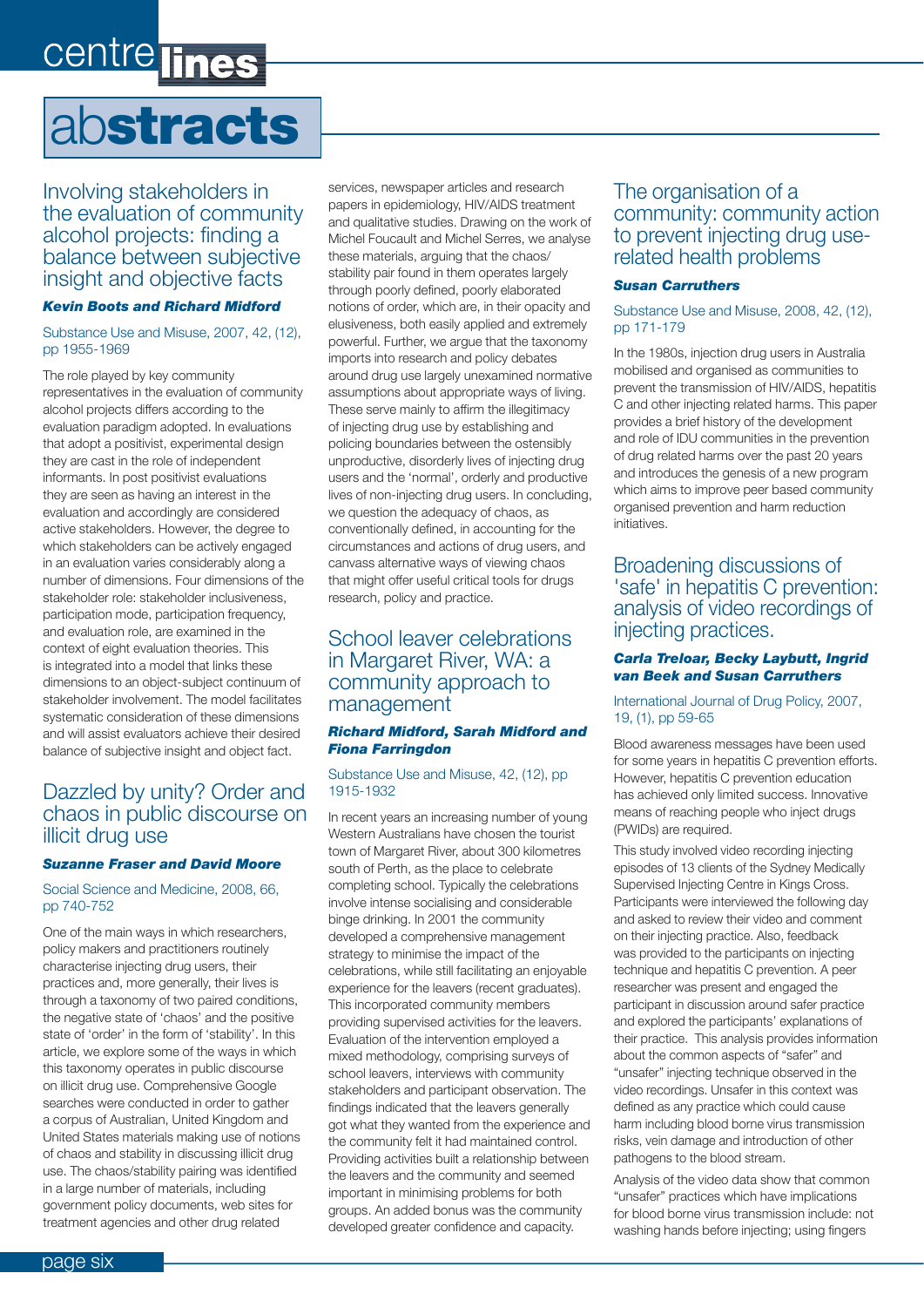to stop bleeding; wiping injection site with swab (instead of applying pressure) to stop bleeding after injecting; and using the same swab to wipe another site.

Analysis of interview data provided participants' explanations of their practices. Analysis of the discussions between the

interview team and the participant provides insight into the types of messages and communication strategies which had credibility with the participants.

These data show that broadening hepatitis C education discussions to include other aspects of "safer" injecting can be useful in engaging

experienced PWIDs in prevention. Embedding blood borne virus prevention messages in discussions about vein care may provide innovative ways to reinvigorate hepatitis C prevention efforts and impart these messages in a context which acknowledges the skills and knowledge of experienced PWIDs. **cl**

# recent **publications**

### Monographs and Technical Reports

**Chikritzhs, T., Catalano, P., Pascal, R. and Henrickson, N.** (2008) *Predicting alcoholrelated harms from licensed outlet density: A feasibility study. NDLERF Monograph Series No 28.* National Drug Law Enforcement Research Fund, Hobart.

**Fetherston, J. and Lenton, S.** (2007) *Effects of the Western Australian Cannabis Infringement Notice Scheme on public attitudes, knowledge and use: a comparison of pre- and post change data.* National Drug Research Institute, Curtin University of Technology, Perth.

**Midford, R., Chikritzhs, T. and Pascal, R.** (2007) *Follow up evaluation of the liquor licensing restrictions in the Town of Port Hedland, Report prepared for the Health Department of Western Australia.* National Drug Research Institute, Curtin University of Technology, Perth.

### Published Articles, Chapters and Books

**Boots, K. and Midford, R.** (2007) Involving stakeholders in the evaluation of community alcohol projects: Finding a balance between subjective insight and objective facts. Substance Use and Misuse, 42, (12), pp 1955- 1969.

**Carruthers, S.J.** (2008) The organisation of a community: community action to prevent injecting drug use-related health problems. Substance Use and Misuse, 42, (12), pp 171-179.

**Dodd, J. and Saggers, S. (2007) The impact** of drug and alcohol misuse on children and families. Discussion paper. Australian Research Alliance for Children and Youth, Canberra.

**Dodd, J. and Saggers, S. (2007) The impact** of drug and alcohol misuse on children and families> Current policies and practices. Discussion paper. Australian Research Alliance for Children and Youth, Canberra.

**Fetherston, J., Topp, L., Black, E., Iverson, J. and Maher, L.** (2008) Blood borne virus surveillance among sentinel samples of injecting drug users. IDRS Drug Trends December Bulletin 2007.

**Fraser, S. and Moore, D.** (2008) Dazzled by unity? Order and chaos in public discourse on illicit drug use. Social Science and Medicine, 66, pp. 740-752.

**Gray, D., Saggers, S., Atkinson, D. and Wilkes, T.** (2008) Substance misuse. In Couzos, S. and Murray, R. (eds) Aboriginal Primary Health Care: An Evidence Based Approach (3rd ed). Oxford University Press, Melbourne.

**Joyce, A., Sunderland, B., McManus, A., Howat, P. and Maycock, B.** (2007) Do community pharmacies have a role in promoting healthy behaviours? Journal of Pharmacy Practice and Research, (37), pp 42-44.

**Khan, S., Hudson-Rodd, N., Saggers, S., Bhuiyan, M., Bhuiya, A., Karim, S. and Rauyajin, O.** (2007) Semen contains vitality and heredity, not germs: seminal discourse in the AIDS era. Journal of Health and Population Nutrition, 24, (4), pp 426-437.

**Kypri, K., McManus, A., Howat, P., Maycock, B., Hallett, J. and Chikritzhs, T.** (2007) Letters - Ingredient and nutrition information labelling of alcoholic beverages: do consumers want it? Medical Journal of Australia, 187, (11/12), pp 669.

**Midford, R.** (2007) Preface. Substance Use and Misuse, 42, (12), pp 1811-1812.

**Midford, R.** (2007) Themes from the symposium. Substance Use and Misuse, 42, (12), pp 2099-2102.

**Midford, R., Midford, S. and Farringdon, F.**  (2007) School leaver celebrations in Margaret River, Western Australia: A community approach to management. Substance Use and Misuse, 42, (12), pp 1915-1932.

**Sims, M., Saggers, S., Hutchins, T., Guilfoyle, A., Targowska, A. and Jackiewicz, S.** (2008) Indigenous child care - leading the way. Australian Journal of Early Childhood, 33, (1), pp 56-60.

**Treloar, C., Laybutt, M.B., van Beek, I. and Carruthers, S.J.** (2007) Broadening discussions of 'safe' in hepatitis C prevention: analysis of video recordings of injecting practices. International Journal of Drug Policy, 2007, 19, (1), pp 59-65.

Walter, M. and Saggers, S. (2007) Poverty and social class. Allen & Unwin, Sydney. pp 87-107.

#### **Special editions edited by NDRI researcher**

Two special editions of journals guestedited by Associate Professor Richard Midford, who heads NDRI's community prevention research program, were published in late 2007.

*Substance Use and Misuse* (volume 42, nos 12-13) reported on proceedings of the Sixth Kettil Bruun Society symposium on community-based prevention of alcohol and drug-related problems, held in Mandurah, Western Australia from 27 February to 3 March 2005. The articles represent recent thinking by a range of experienced Australian and international researchers and program managers on the best way to undertake communitybased prevention of alcohol and drug use-related problems, and are likely to influence future practice in this area.

A special edition of *Drug and Alcohol Review* (volume 26, no 6), dealing with policy and practice research in the area of school and college drug education was published in November 2007. The journal includes eleven papers, ranging from the theoretical to the empirical in their approach and from national policy to classroom practice in their focus, which aim to provide fresh insight into the possibilities of drug education and other student-focussed prevention programs.